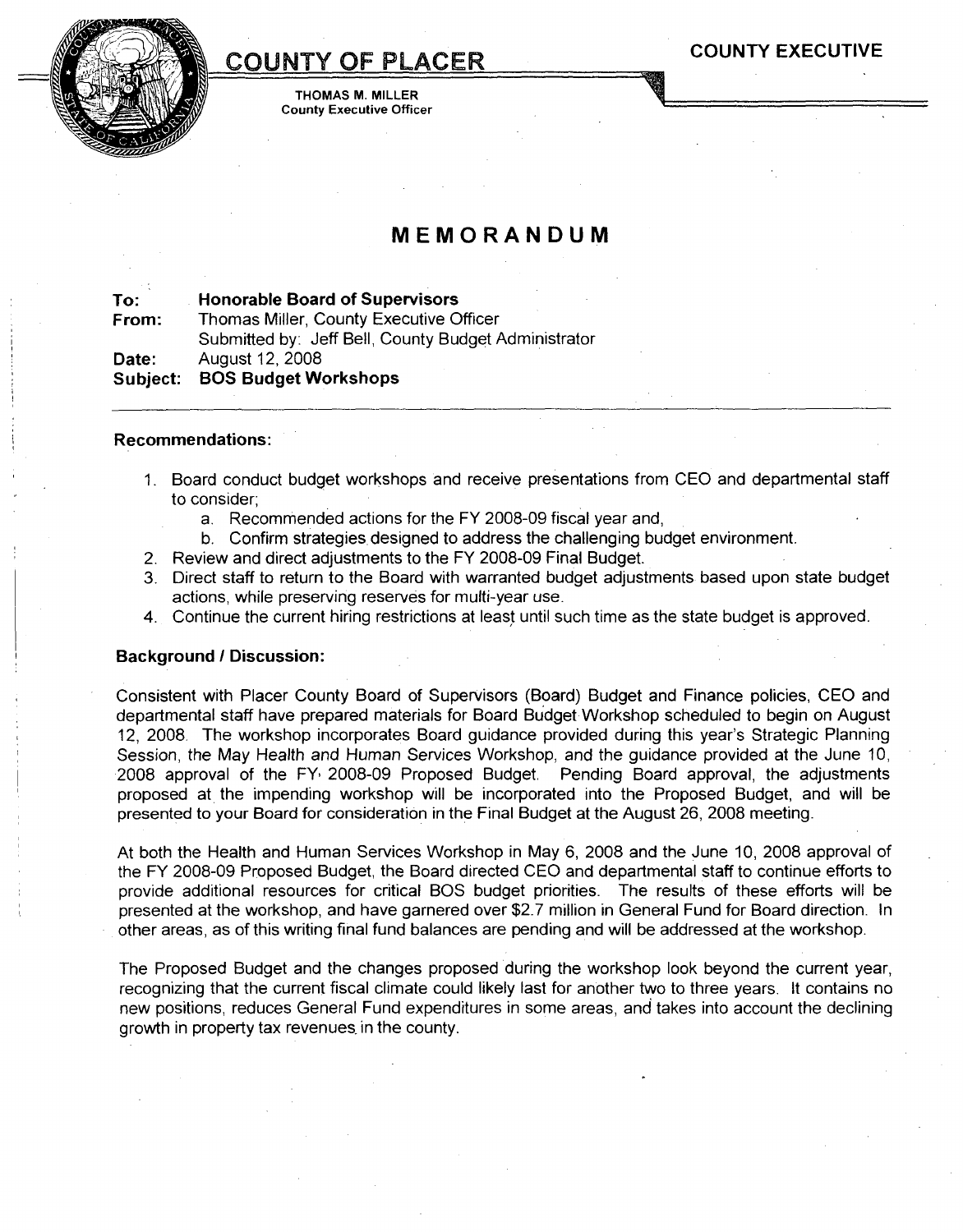Honorable Board of Supervisors BOS Budget Workshops August 6, 2008 Page 2

However, as we embark on our county budget workshops, the state is without an adopted budget, and given the magnitude of the potential reductions that could come with the state budget, including Proposition 1A and other programmatic reductions, it is not unrealistic to suggest the county could see state cuts in the range of \$8-10 million.

Given these circumstances, we are asking that your Board take the recommended actions above, directing staff to continue the hiring restrictions hiring put in place during the last fiscal year, and further direct that if state adopts a budget with impacts to Placer County beyond what is approved by your Board at the adoption of the Final Budget, that you direct staff to return to the Board with the additional implications and the potential remedies. Given the expected continuation of current economic conditions over multiple years, staff would recommend very limited, if any for use ofreserves for the FY-2008-09 fiscal year. Such direction would better enable Placer County to plan and prepare for the consequences of these challenging budget times.

Attached for your review and use is the 2008-09 Board Budget Workshop Schedule.